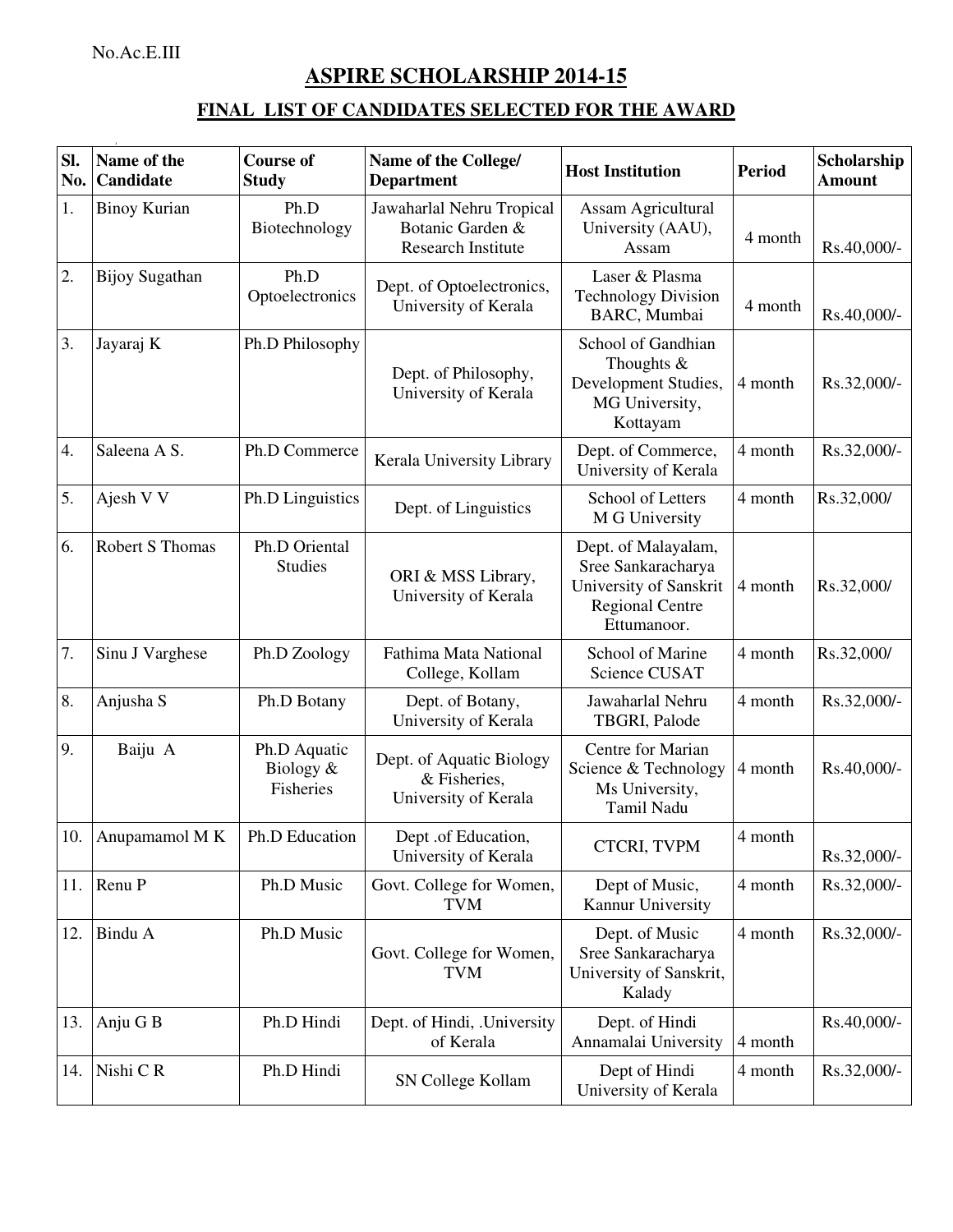| 15. | Indu Sasiendran    | Ph.D Malayalam             | Kerala University Library                   | Dept. of Malayalam,<br>Sree Sankaracharya<br>University of Sanskrit<br>Regional Centre,<br>TVPM.   | 4 month | Rs.32,000/- |
|-----|--------------------|----------------------------|---------------------------------------------|----------------------------------------------------------------------------------------------------|---------|-------------|
| 16  | Velkuthlam P       | Ph.D Tamil                 | University College,<br>TVPM.                | Dept. of Tamil,<br>University of Kerala                                                            | 4 month | Rs.32,000/- |
| 17  | Oleena SH          | Ph.D<br><b>Mathematics</b> | Kerala University Library.                  | NIIST, TVM                                                                                         | 4 month | Rs.32,000/- |
| 18  | Renjini KR         | <b>Ph.D Statistics</b>     | Dept. of Statistics<br>University of Kerala | Dept. of Statistics,<br><b>CUSAT</b>                                                               | 4 month | Rs.32,000/- |
| 19  | Anil Kumar C V     | Ph.D Political<br>Science  | Kerala University Library                   | Dept. of Political<br>Science, University of<br>Kerala                                             | 4 month | Rs.32,000/- |
| 20  | Sarigama R Nair    | Ph.D Political<br>Science  | SN College, Kollam                          | Vaikom Sathyagraha<br>Smaraka Cultural and<br>research centre,<br>Kottyam                          | 4 month | Rs.32,000/  |
| 21  | Afseer K P         | Ph.D Social<br>Work        | Loyola College of Social<br>Sciences, TVM.  | Gulati Institute of<br>Finance & Taxation<br>Govt. of Kerala, TVM.                                 | 4 month | Rs.32,000/  |
| 22  | Arjun V            | M A English                | NSS College, Pandalam                       | Institute of English,<br>University of Kerala                                                      | 1 month | Rs.8,000/-  |
| 23  | Ashalekshmi V      | M A English                | NSS College, Pandalam                       | Institute of English,<br>University of Kerala                                                      | 1 month | Rs.8,000/-  |
| 24  | Nikhik Shaji S     | M.Sc. Geology              | University College, TVM.                    | Kerala State Remote<br>sensing and<br><b>Environment Centre</b><br>(KSREC) TVM                     | 1 month | Rs.8,000/-  |
| 25. | Jeeva Mariya Salus | M.Sc. Geology              | University College, TVM.                    | Centre for<br>Environment and<br>Development TVM.                                                  | 1 month | Rs.8,000/-  |
| 26. | Anu Devarajan      | Geology                    | University College, TVM.                    | Centre for<br>Environment and<br>Development TVM.                                                  | 1 month | Rs.8,000/-  |
| 27. | Swathi Krishnan S  | M A Sociology              | <b>KNM Govt. College</b><br>Kanjiramkulam   | Care plus, RCC, TVM.                                                                               | 1 month | Rs. 8,000/- |
| 28. | Renjini MU         | M.Sc. Home<br>Science      | Govt. College for Women,<br>TVm.            | Kudumbashree, State<br>Poverty Eradication<br>Mission Local self<br>Govt. Dept. Govt. of<br>Kerala | 1 month | Rs. 8,000/- |